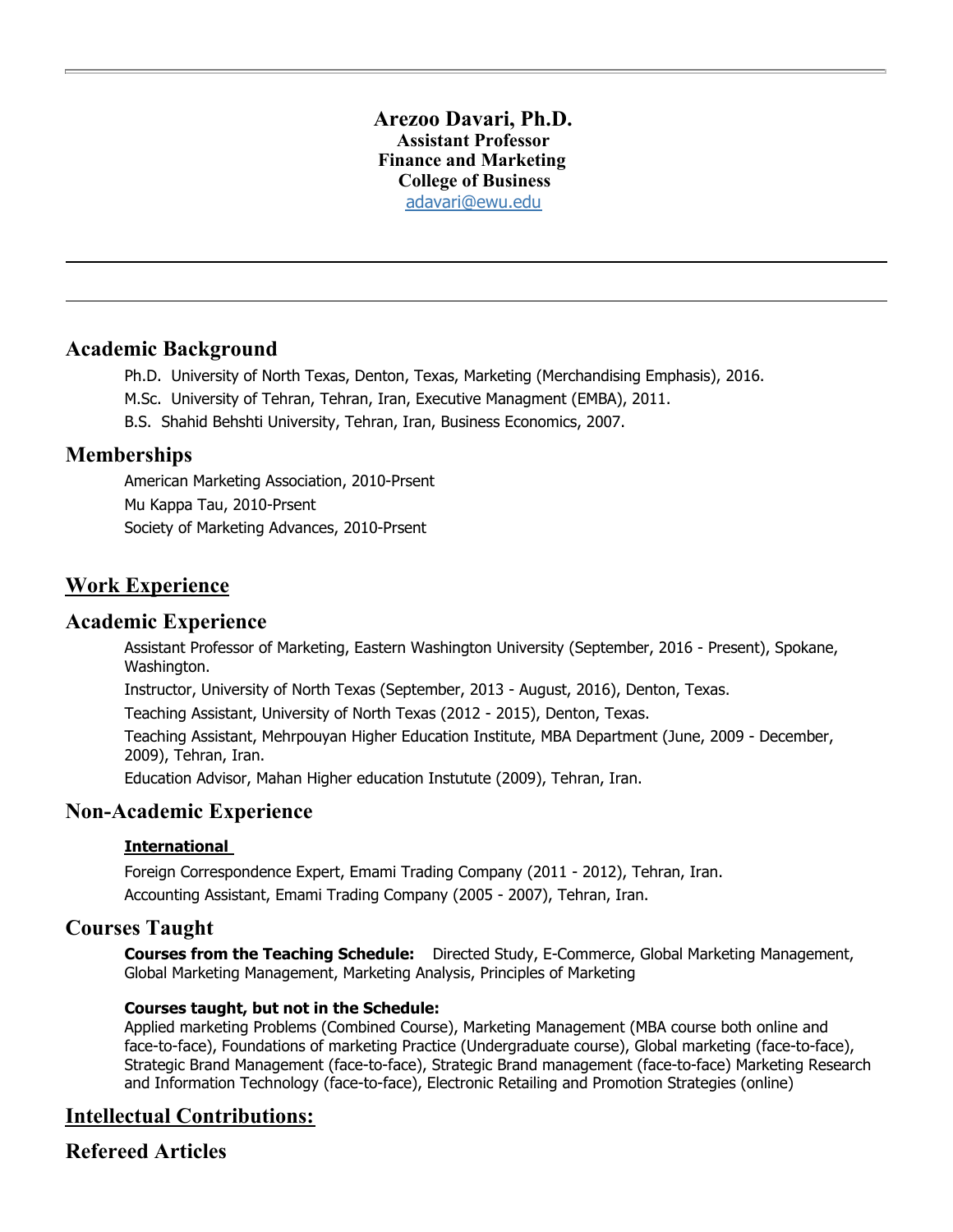Iyer, P., Davari, A., & Mukherjee, A. (2018). Investigating the effectiveness of retailers' mobile applications in determining customer satisfaction and repatronage intentions: A congruency perspective. Journal of Retailing and Customer Service, 44, 235-243, doi: https://doi.org/10.1016/j.jretconser.2018.07.017.

Iyer, P., Davari, A., & Paswan, A. (2018). Determinants of Brand Performance: The Role of Internal Branding. Journal of Brand Management, 25 (3), 202-216.

Martin, W. C., & Davari, A. (2018). Examining Financial Risk Tolerance via Mental Accounting and the Behavioral Life-Cycle Hypothesis. Academy of Marketing Studies Journal, 22 (4).

Iyer, P., Davari, A., Zolfagharian, M., & Paswan, A. (2018). Market orientation, positioning strategy and brand performance. Industrial Marketing Management.

Davari, A., Iyer, P., & Guzman, F. (2017). Determinants of brand resurrection movements: why consumers want dead brands back? European Journal of Marketing (Gold), 51 (11/12), 1896-1917.

Davari, A., Iyer, P., & Strutton, D. (2017). Investigating Moral Links Between Religiosity, Altruism, and Green Consumption. Journal of Non-profit and Public Sector Marketing, 1-30.

Iyer, P., Davari, A., & Paswan, A. K. (2016). Green Products: Altruism, Economics, Price Fairness and Purchase Intention. Journal of Social Business, 6 (1), 39-64.

Davari, A., Iyer, P., & Rokonuzzaman, M. (2016). Identifying the determinants of online retail patronage: A perceived-risk perspective. Journal of Retailing and Customer Service, 33, 186–193.

Iyer, P., Paswan, A., & Davari, A. (2016). Brands, Love, and Family. Journal of Product and Brand Management, 25 (1), 69-83.

Davari, A., Iyer, P., & Strutton, D. (2016). Religion and Green Consumption - More than What Meets the Eye. Journal of Non-profit and Public Sector Marketing.

Nguyen, T., Charlene, D., Davari, A., & Francisco, G. (2015). Intellectual Capital Through the Eyes of the Consumer. Journal of Product and Brand Management, 24 (6), 554-566.

## **Refereed Proceedings**

#### **Full Paper**

Davari, A., & Iyer, P. (in press, 2016). Investigating the Determinants of Store Brand Image for Online Retailers. Society for Marketing Advances Conference, Brand and Product Management Track.

Davari, A. (2015). Marketing Strategy Typology Anchored in Consumer-Value. Winter AMA Annual Educator's Conference Proceedings.

Iyer, P., Davari, A., & Abdullah, A. (2015). A Capability Based View of Brand Management. AMS Annaual Conference.

Alhidari, A., Iyer, P., & Davari, A. (2015). Entertech Era: the Effects of Level of Engagement on Consumer's Attitude towards Ads, Brand, and Purchase Intention. SMA Annual Conference.

Iyer, P., & Davari, A. (2015). Managing Luxury Brands in Recessions. SMA Annual Conference.

Iyer, P., & Davari, A. (2015). The Impact of Green Brand Positioning on Brand Equity. SMA Annual Conference.

#### **Abstract Only**

Martin, W., & Davari, A. (in press, 2017). Examining Financial Risk Tolerance via the Hierarchy of Retirement Needs. Society for Marketing Advances (SMA) Annual Conference.

Iyer, P., & Davari, A. (2017). Investigating the Determinants of Brand Performance: The Key Role of Internal Branding. American Marketing Association (AMA) Educator's Conference.

#### **Book**

Strutton, D., Thompson, K., & Davari, A. (Ed.). (2015). Marketing from Scratch. Dubuque, IA: Kendall and Hunt.

## **Presentation of Refereed Papers**

#### **National**

Iyer, P. & Davari, A. (2017). Investigating the Determinants of Brand Performance: The Key Role of Internal Branding. American Marketing Association (AMA) Educator's Conference, Orlando, Florida. Davari, A. & Iyer, P. (2016, November). Investigating the Determinants of Store Brand Image for Online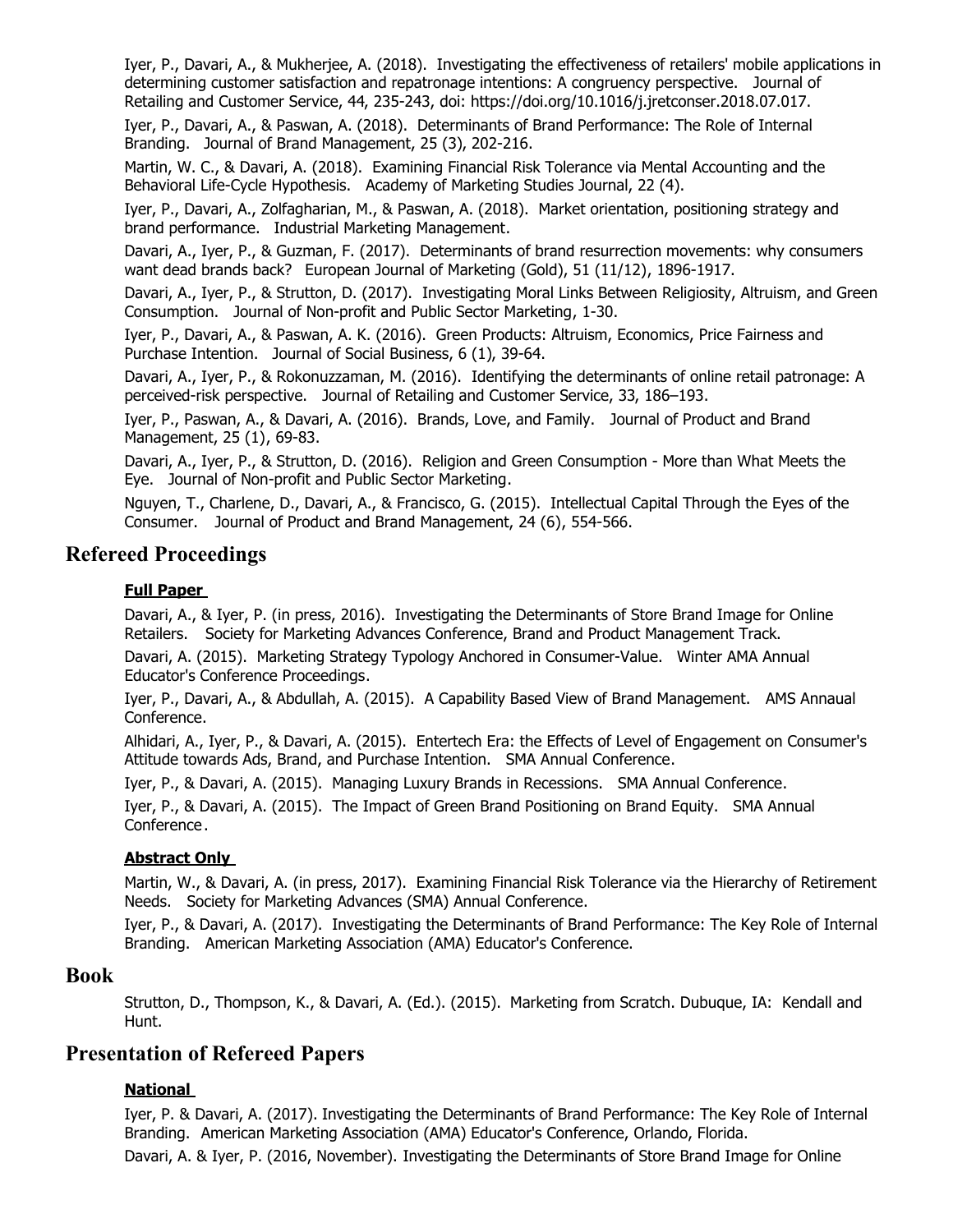Retailers. Society for Marketing Advances (SMA) Annual Conference, Atlanta, Georgia.

Alhidari, A., Davari, A., & Iyer, P. (2015). Entertech Era: The effects of level of engagement on consumer's attitude towards ads, brand, and purchase intention. Society for Marketing Advances (SMA) Annual Conference, San Antonio, Texas.

Blankson, C., Iyer, P., & Davari, A. (2015). Influence of culture on positioning strategies in sub-Saharan Africa. AMA Winter Educators' Conference, San Antonio, Texas.

Davari, A. & Iyer, P. (2015). The impact of green brand positioning on brand equity. Society for Marketing Advances (SMA) Annual Conference, San Antonio, Texas.

Iyer, P., Davari, A., & Alhidari, A. (2015). A capability based view of brand management. Academy of Marketing Science, Denver, Colorado.

Iyer, P., Davari, A., & Alhidari, A. (2015). Managing luxury brands in recessions. Society for Marketing Advances (SMA) Annual Conference, San Antonio, Texas.

Paswan, A., Iyer, P., & Davari, A. (2015). Marketing strategy typology anchored in consumer-value. AMA Winter Educators' Conference, San Antonio, Texas.

## **Working Papers**

Davari, A. & Strutton, D. (2018). "Identifying the Antecedents of Brand Deletion Strategy," targeted for Business Horizons (Bronze).

Paswan, A., Iyer, P., & Davari, A. (2018). "Marketing Strategy Typology Anchored in Consumer-Value," targeted for Journal of Marketing.

Iyer, P., Davari, A., & Guzman, F. (2018). "Economic Downturns and Luxury Brand Consumption: A Cross Cultural Perspective," targeted for Journal of International Marketing.

## **Service:**

## **Service to the University**

#### **College Assignments**

#### **Member:**

2018-2019 – 2019-2020: Faculty Development Committee-FDC 2018-2019: Search Committee- Associate Dean 2017-2018: Teaching Excellence Team (CBPA) 2017-2018: Research Excellence Team (CBPA)

2017-2018: MBA Curriculum Committee

#### **University Assignments**

#### **Member:**

2017-2018: Course and Program Approval Committee (CPAC)

## **Service to the Profession**

#### **Reviewer: Ad Hoc Reviewer for a Journal**

2015 – 2016: Journal of Product and Brand Management. 2015: Journal of Strategic Marketing.

### **Reviewer: Conference Paper**

2015 – 2016: Society for Marketing Advances (SMA) Annual Conference.

2015: Thinking and Re-Thinking Africa Research Symposium- University of North Texas.

2015: Academy of Marketing Science (AMS)-World Marketing Conference.

## **Honors-Awards-Grants**

**Award**